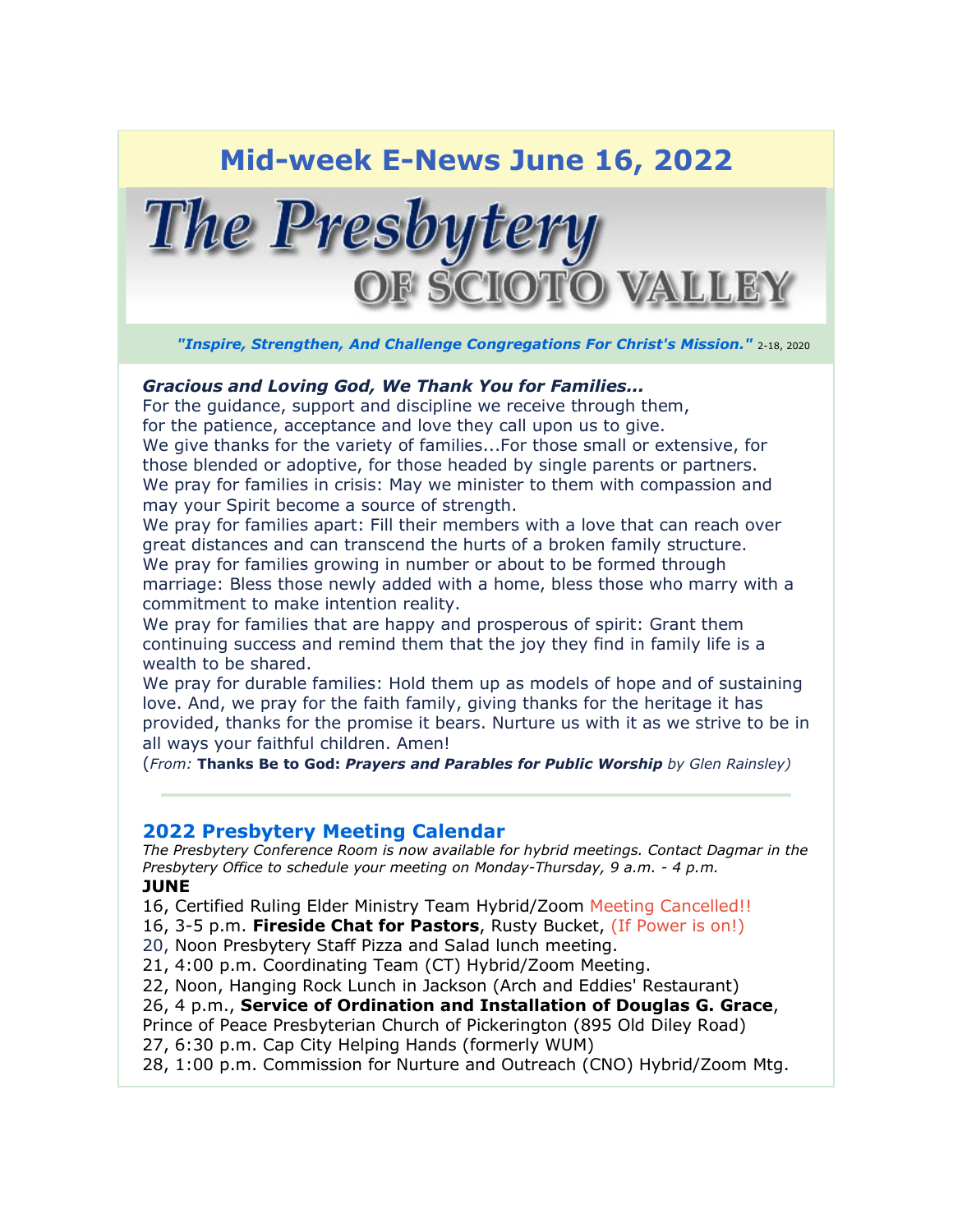\*\*\*\*\*\*\*\*\*\*\*\*\*\*\*\*\*\*\*\*\*\*\*\*\*\*\*\*\*\*\*\*\*\*\*\*\*\*

**2022 Presbytery Meetings:** Tuesday, September 20; Sunday, November 20. Meetings begin at 3:30 p.m. \*\*\*\*\*\*\*\*\*\*\*\*\*\*\*\*\*\*\*\*\*\*\*\*\*\*\*\*\*\*\*\*\*\*\*\*\*\*\*

**Your Presbytery staff persons are available in the Presbytery Office, or, by email or phone. Presbytery Office Hours, Monday-Thursday, 9 am - 4 pm.** Jeannie Harsh, Executive Presbyter, **[jeannie@psvonline.org](mailto:jeannie@psvonline.org)**, Cell: 614-562-1775. Bill Gause, Stated Clerk, **[statedclerk@psvonline.org](mailto:statedclerk@psvonline.org)** Bob Patterson, Treasurer, **[treasurer@psvonline.org](mailto:treasurer@psvonline.org)** Dagmar Romage, Administrative Assistant, **[dagmar@psvonline.org](mailto:dagmar@psvonline.org)** John Wyckoff, Financial Assistant, **[accounting@psvonline.org](mailto:accounting@psvonline.org)** Website: **[www.psvonline.org](http://www.psvonline.org/)** - Presbytery Office: 614-847-0565.

Presbytery of Scioto Valley YouTube channel **[www.youtube.com/sciotovalleypresbytery](http://www.youtube.com/sciotovalleypresbytery)**.

**Commission for Presbytery Operations (CPO) Purpose**: To provide organizational support to the daily operation of the Presbytery, to hold the Presbytery accountable to its members, and to comply with all state-mandated not-for-profit organizational requirements.

# **Current News from the Presbytery Operations HR Team...**

#### *The Search for Transitional Presbytery Leadership Begins...*

*From our Presbytery Commission for Operations Human Resources Team...* As our Presbytery Executive Jeannie Harsh moves toward her plans to retire from 22 years of Presbytery ministry the end of 2022, the PSV Operations HR team is beginning the important work of discerning what the presbytery will need in the coming transitional time in 2023. Watch for continuing reports and plans from your Presbytery's HR team...

### **[READ MORE](https://psvonline.org/?post_type=pydnet_publications&p=18152&preview=true)**



### **Presbyterian Planning Calendars**

This 19-month calendar contains many planning aids for pastors and other church leaders. Includes lectionary for Sundays and special days, liturgical days, liturgical colors, resource information for PC(USA) programmatic emphases, updated synod, presbytery and Presbyterian Mission Agency

staff directories, color foldout synod/presbytery and world maps. Cost: \$10 per calendar.

To place your order Email **[dagmar@psvonline.org](mailto:dagmar@psvonline.org)** The calendars should arrive mid-August and arrangements for pick up or delivery can be made at that time.

**Presbytery of Scioto Valley Discernment and Design Administrative Commission** that was reconstituted by Presbytery at its May 15, 2022, has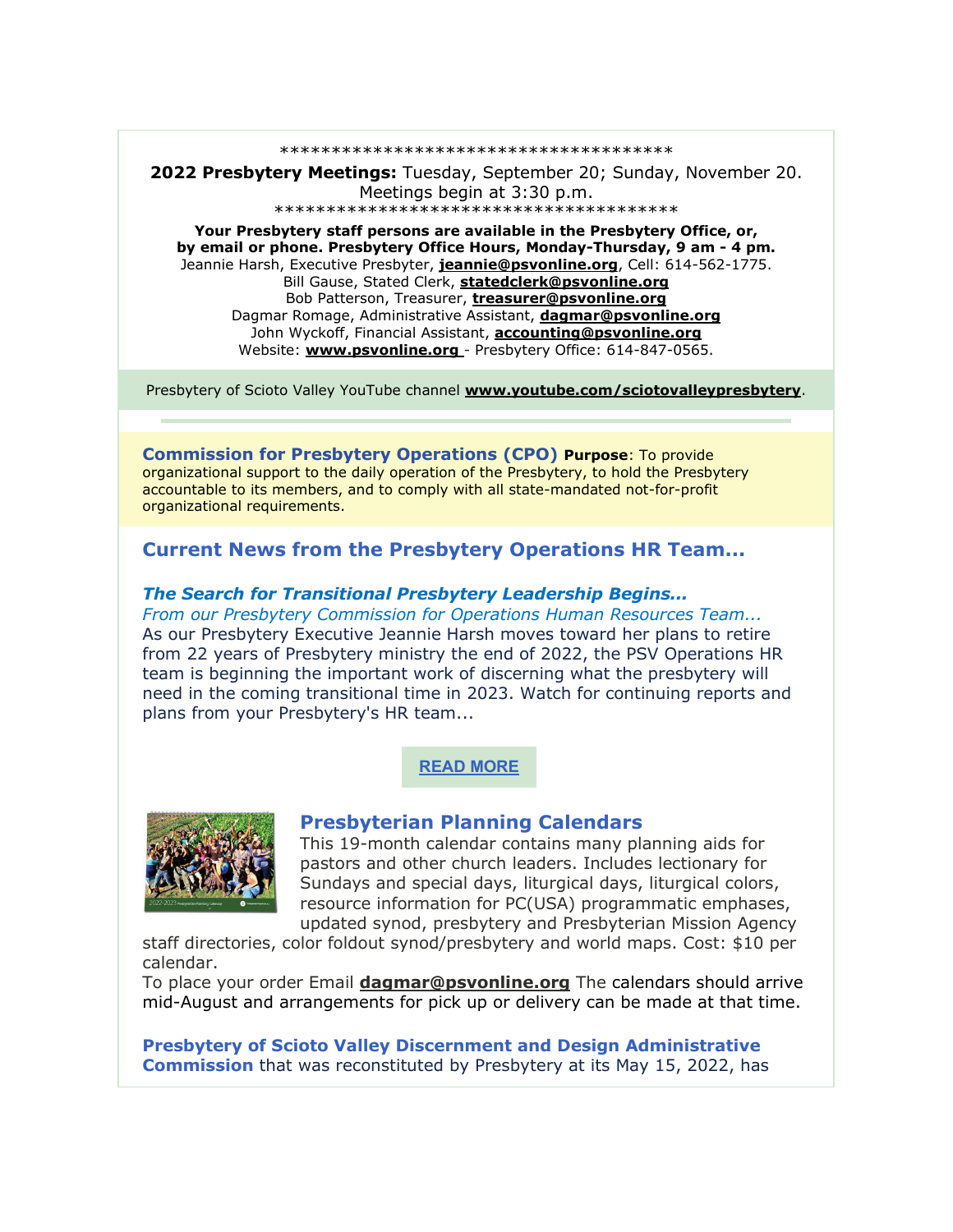begun its work. Following a training session led by Stated Clerk Reverend Bill Gause, the commission held its first meeting on June 6. They are getting to know one another with appreciation for the various experiences and abilities each will bring to this important undertaking. As required by the motion that established this commission, the first task is to identify a consultant to help in the Commission's work. Recognizing the challenges that the summer season presents, they hope to accomplish this in a timely fashion. The Commission members will do their best to keep the presbytery informed as the work progresses. Please keep all members of this important Commission in your thoughts and prayers.

### **International Peacemaker News...**

*A report from The Reverend Mary Gene Boteler.*..This fall our presbytery will host Fursan Ayed Zumot, the International Peacemaker from Palestine. He will be here in September. He is a member of the Evangelical Lutheran Church in Jordan and the Holy Land (ELCJHL), our partner denomination in the region. Fursan Ayed Zumot serves as pastor of the Evangelical Lutheran Church of the Redeemer in Jerusalem. He will describe the ELCJHL's efforts to support Christians spiritually and economically and to advocate for a just and lasting peace for all people in Israel and Palestine. More information will be shared soon.

**The Commission for Nurture and Outreach (CNO) of the Presbytery of Scioto Valley** offers a program to assist congregations that seek to be missional churches within the Presbyterian Church (USA). **The Neighborhood Mission Grant program** honors the way your congregation reaches out in the name of Jesus Christ to your neighbors and community*.* The project should involve members of your congregation in "hands-on" ministry that builds a relationship between the congregation and the community. Grants are up to \$2,000. Applications can be submitted throughout the year. Find more information here: **[https://media.myworshiptimes31.com/wp](https://media.myworshiptimes31.com/wp-content/uploads/sites/81/2018/03/31131614/Neighborhood-Mission-Grant-App.-March-2021.pdf)[content/uploads/sites/81/2018/03/31131614/Neighborhood-Mission-](https://media.myworshiptimes31.com/wp-content/uploads/sites/81/2018/03/31131614/Neighborhood-Mission-Grant-App.-March-2021.pdf)[Grant-App.-March-2021.pdf](https://media.myworshiptimes31.com/wp-content/uploads/sites/81/2018/03/31131614/Neighborhood-Mission-Grant-App.-March-2021.pdf)**

The presbytery is updating the list of **Youth Leaders and Christian Education directors/coordinators** in our churches. Please send your information to **[dagmar@psvonline.org](mailto:dagmar@psvonline.org)**.

#### **CAMPUS MINISTRIES AT OSU...**

Some exciting news was shared at the recent presbytery meeting about our presbytery's dreams for campus ministry at OSU. For more details contact CNO Chair Kathi Bubb **[kathibubb@gmail.com](mailto:kathibubb@gmail.com)**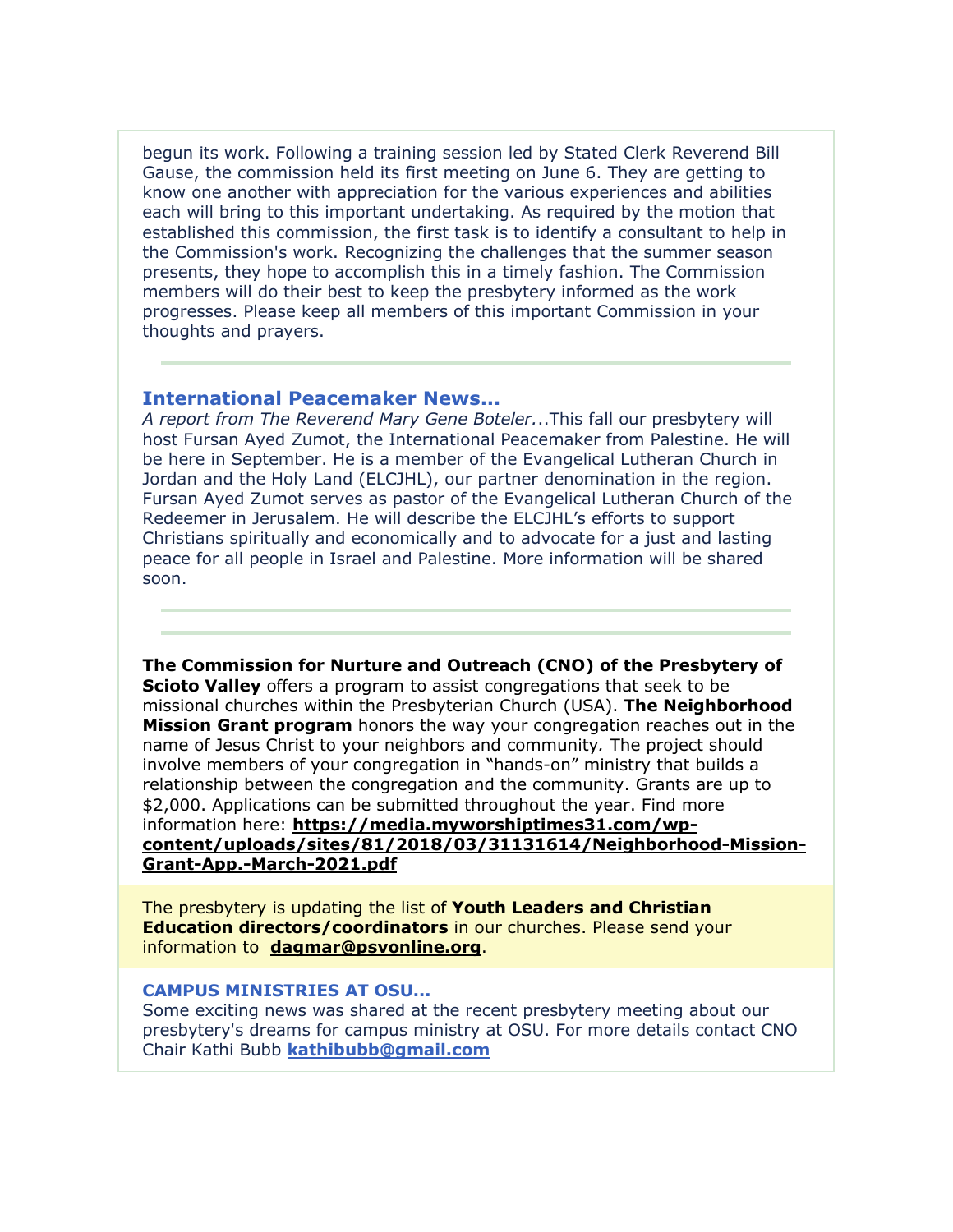# **[READ MORE](https://psvonline.org/publication/campus-ministry-presbytery-talk-may-2022/)**

# **Coming Events...**



**225th General Assembly (2022) - June 18 - July 9, 2022**

Hybrid - Committee sessions in Louisville, KY, Plenary sessions online. Pray for all of the delegates to General Assembly, the staff, volunteers and everyone involved in this important work in and for our PC(USA)!

# **WHAT IS IT AND WHAT DOES IT DO?**

The General Assembly consists of commissioners elected by presbyteries. Half of the commissioners will be ruling elders, half will be teaching elders. Few will ever have been commissioners to the General Assembly before, but most will have served in one of the other governing bodies of our church: the session, which provides care and oversight of a local congregation; the presbytery, which provides care and oversight of a group of congregations; or the synod which provides care and oversight of several presbyteries. Read more: **<https://oga.pcusa.org/section/ga/ga/>**

**[GENERAL ASSEMBLY DOCKET](https://www.pcusa.org/site_media/media/uploads/_ga225/pdf/ga225_docket_feb02_2022.pdf)**

# **All are invited to attend this FREE workshop...** *"Preaching as Sacred Conversation"*

# **by Rev. Dr. Craig Barnes, President of Princeton Theological Seminary. Saturday, June 25, 10 a.m.–Noon**

Worthington Presbyterian Church, 773 High Street, Worthington.

(Please RSVP by Tuesday, June 21 to **[eperkins@wpcnow.org](mailto:eperkins@wpcnow.org)**)

Part 1: The Preacher, The Congregation, and the Text.

Part 2: The Preacher's Soul.

Focus: How can preaching be less of a weekly demand for a treatise and more of a holy conversation that the pastor conducts all week long with parishioners and God?



**Covenant Gathering July 10-15, 2022 Play. Pray. Rest.** at Geneva Center, IN or Online **A Week of Intergenerational Formation <https://www.covenantgathering.com/>**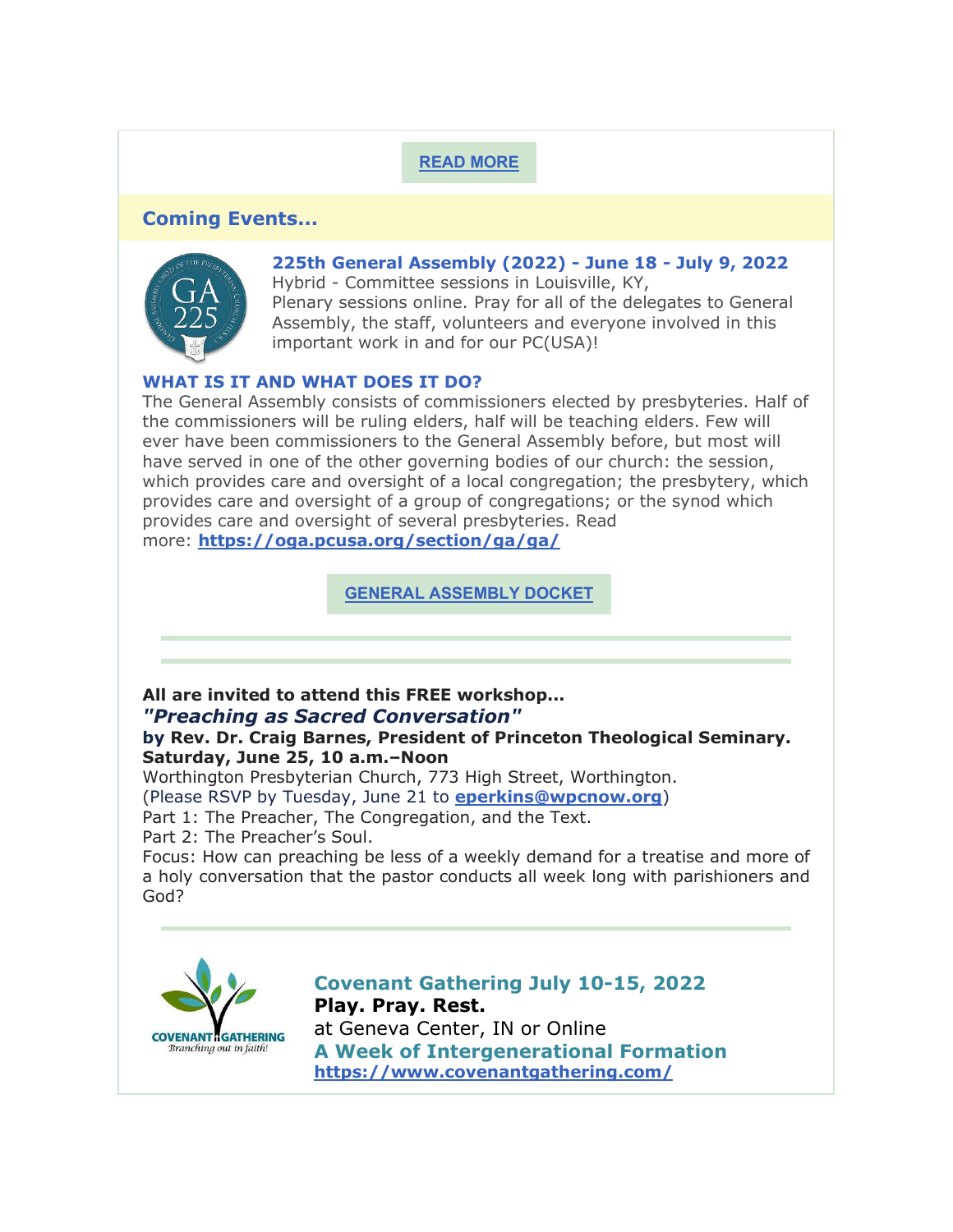**Regional Gatherings...The Presbytery Youth Task Force** is looking into offering three fall regional gatherings for youth in grades 6 - 12 on **Sunday, September 18** from 2:00 - 4:00 pm (ish), to be held at **Washington Courthouse First, Columbus Covenant, and Granville First.** This would be in addition to the fall retreat at Camp Akita November 12-13, 2022. Would the youth of your church be interested in attending one of these gatherings? If so, or if you have some questions, contact CNO Chair Kathi Bubb

at **[kathibubb@gmail.com](mailto:kathibubb@gmail.com)**

**Mark your Calendar for upcoming Matthew 25 Zoom Seminars**

**September 17 10:00 am** - Zoom seminar on **"Matthew 25 at the Polls"** - Register here: **[https://us02web.zoom.us/meeting/register/tZ0oc](https://us02web.zoom.us/meeting/register/tZ0oc-yhpj8rGNTzinbgWsZQOu6eF5DVMoOW)[yhpj8rGNTzinbgWsZQOu6eF5DVMoOW](https://us02web.zoom.us/meeting/register/tZ0oc-yhpj8rGNTzinbgWsZQOu6eF5DVMoOW)**

**October 15 10:00 a.m. Zoom** - **Incarceration in the US** - Register here: **[https://us02web.zoom.us/meeting/register/tZEvdeiurz0rGtx18p](https://us02web.zoom.us/meeting/register/tZEvdeiurz0rGtx18pkhwU0JI-ng_7PoUUZW) [khwU0JI-ng\\_7PoUUZW](https://us02web.zoom.us/meeting/register/tZEvdeiurz0rGtx18pkhwU0JI-ng_7PoUUZW)**

**November 5 10:00 am zoom** - **"I was in prison and you visited me" Panel Discussion on Prison Ministry in Scioto Valley Presbytery** - Register here: **[https://us02web.zoom.us/meeting/register/tZclduyhpjgjE9cMXT](https://us02web.zoom.us/meeting/register/tZclduyhpjgjE9cMXTeulAK12TG1cq3BAO73) [eulAK12TG1cq3BAO73](https://us02web.zoom.us/meeting/register/tZclduyhpjgjE9cMXTeulAK12TG1cq3BAO73)**

# **Presbytery of Scioto Valley 2022 Mission Work Weeks October 17-21 in Hampden, WV, and October 24-28 in Colcord, WV.**

These mission work weeks, sponsored by our PSV Commission for Nurture and Outreach, will be hands-on basic construction work in poverty relief areas in Appalachia. The sites are two projects of the West Virginia Ministry Advocacy and Work Camps, Inc. (WVMAW). Cost for each person will be \$350 for adults eighteen & over. We hope to have 12-15 participants per team. We will travel by cars, trucks, or church vans, and will stay in group housing with shower facilities and equipped kitchens. If you are interested in joining one of these work teams, contact the Presbytery Office to receive an application form. For questions, email: **[Jeannie@psvonline.org](mailto:Jeannie@psvonline.org)**.

*Coordinating Team, Purpose:* To organize the life of the Presbytery, and to hold the Presbytery accountable to its mission and vision by coordinating all presbytery strategic and long-range planning activities, presbytery meeting agendas, staffing, and budget creation.

**Coordinating Team Chair Jim Wilson Shares the Following...**

**Weapons at Church: The Unthinkable in God's House—A message from General Counsel Mike Kirk as our prayers and lamentations continue...**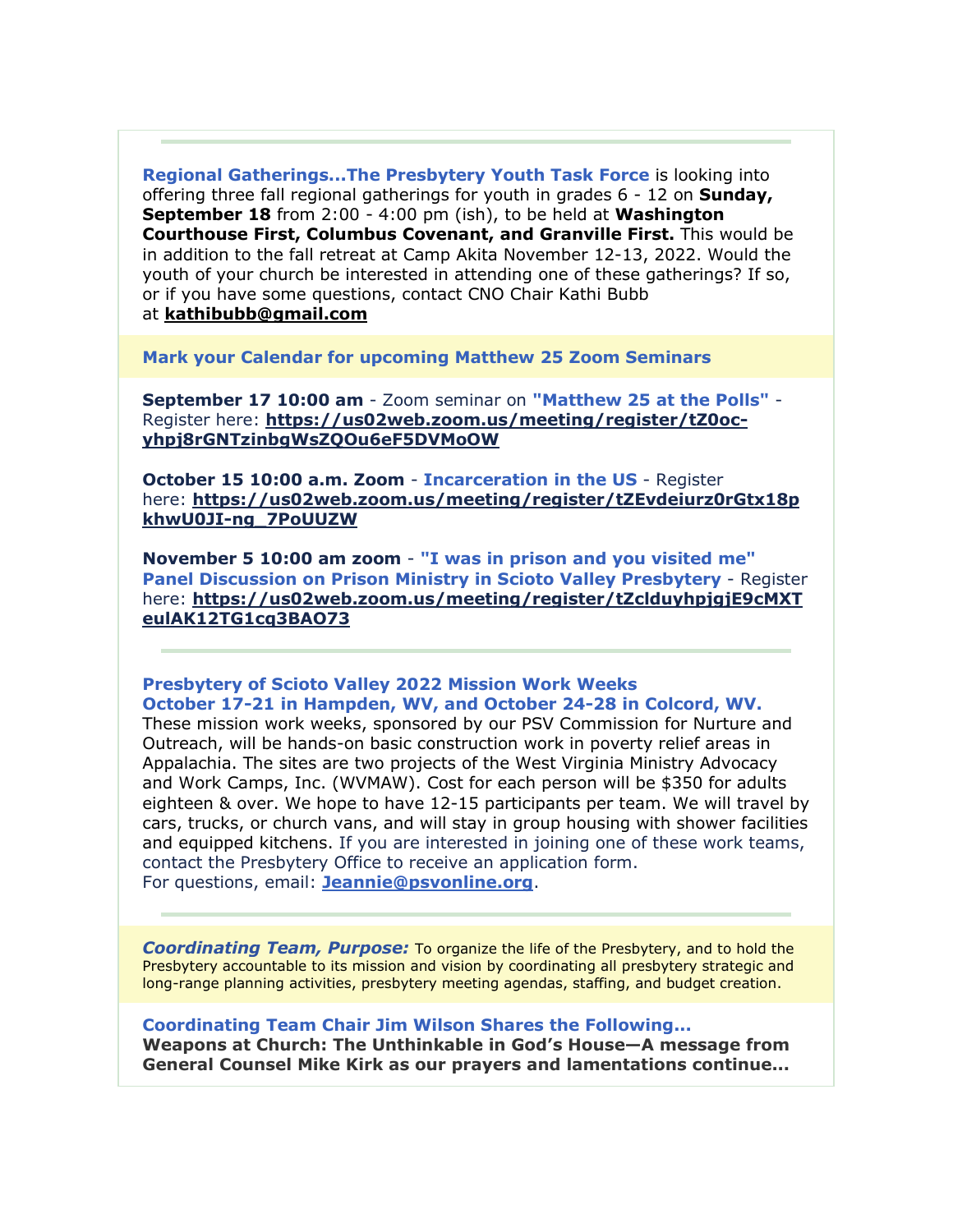We like to think of our churches as places of safety and refuge. A place to commune with God and join in fellowship with our church community. on. There are many resources available for churches, including the following:

- **[Guide for Developing High-Quality Emergency Operations](https://www.dhs.gov/sites/default/files/publications/Developing_EOPs_for_Houses_of_Worship_FINAL.PDF)  [Plans for Houses of Worship \(FEMA\)](https://www.dhs.gov/sites/default/files/publications/Developing_EOPs_for_Houses_of_Worship_FINAL.PDF)**
- **[Safety for Faith Based Events at Houses of Worship](https://www.dhs.gov/publication/safety-faith-based-events-and-houses-worship-nsi-awareness-flyer)  [\(Department of Homeland Security\)](https://www.dhs.gov/publication/safety-faith-based-events-and-houses-worship-nsi-awareness-flyer)**
- **[Active Shooter Resources \(FBI\)](https://www.fbi.gov/about/partnerships/office-of-partner-engagement/active-shooter-resources)**
- **[Five Options for Survival \(Brotherhood Mutual\)](https://www.brotherhoodmutual.com/resources/safety-library/risk-management-articles/disasters-emergencies-and-health/violence-at-church/surviving-a-violent-attack-at-church/)**
- **[Active Shooter \(The Insurance Board\)](https://www.insuranceboard.org/active-shooter/)**
- **[Developing an emergency plan for violence on church](https://www.presbyterianmission.org/legal-resources/creating-safe-ministries/developing-an-emergency-plan-for-violence-on-church-property/)  [property \(Creating Safe Ministries, PCUSA\)](https://www.presbyterianmission.org/legal-resources/creating-safe-ministries/developing-an-emergency-plan-for-violence-on-church-property/)**

Congregations and mid councils should consider organizing a committee to discuss and make recommendations for safety policies and procedures.

**From your Presbytery's Coordinating Team,** *Convener, Jim Wilson* **2022 Presbytery Meeting Dates : Tuesday,** September 20; **Sunday**, November 20. All meetings are scheduled at 3:30 p.m. Read more: **[https://psvonline.org/publication/2022-presbytery-meeting-dates](https://psvonline.org/publication/2022-presbytery-meeting-dates-conversation/)[conversation/](https://psvonline.org/publication/2022-presbytery-meeting-dates-conversation/)**

*Commission for Congregational Life (CCL). Purpose:* To promote and nurture healthy, faith-filled relationships within and among congregations and the presbytery through facilitation, communication, and coordination.



The Presbytery of Scioto Valley includes 86 churches with a membership of 12,996 (updated March 9, 2022). Surrounding the metropolitan center of Columbus, Ohio, the Presbytery extends northward to Marion, east to Newark, west to London and southward to the Ohio River. The southern portion of the presbytery is distinguished by an Appalachian culture, where there are many small towns and much rugged open country. Scioto Valley Presbytery is represented in 21 Counties: Athens,

Delaware, Fairfield, Fayette, Franklin, Gallia, Hocking, Jackson, Knox, Lawrence, Licking, Madison, Marion, Meigs, Morrow, Pickaway, Pike, Ross, Scioto, Union, and Vinton.

# **June Prayer List for Scioto Valley Congregations and Pastors**

*Throughout each month we lift up in prayer some of our congregations and their pastors. During the year we hope to pray for every one of our congregations and their pastoral leaders.*

*This month we are lifting up in prayer the following congregations and leaders:* Pickerington Prince of Peace, Douglas Grace, Worship Leader Plain City Presbyterian Church, Pastor Alice Phillips Columbus Westminster Presbyterian Church, Pastor Doug Browne Delaware Concord Presbyterian Church, Pastor Ginny Teitt Portsmouth First Presbyterian Church, Pastor Ron Johnson Delaware First Presbyterian Church, Pastor Deb Patterson Portsmouth Second Presbyterian Church, Pastor Allison Bauer Delaware Liberty Presbyterian Church, Pastor Kemper Huber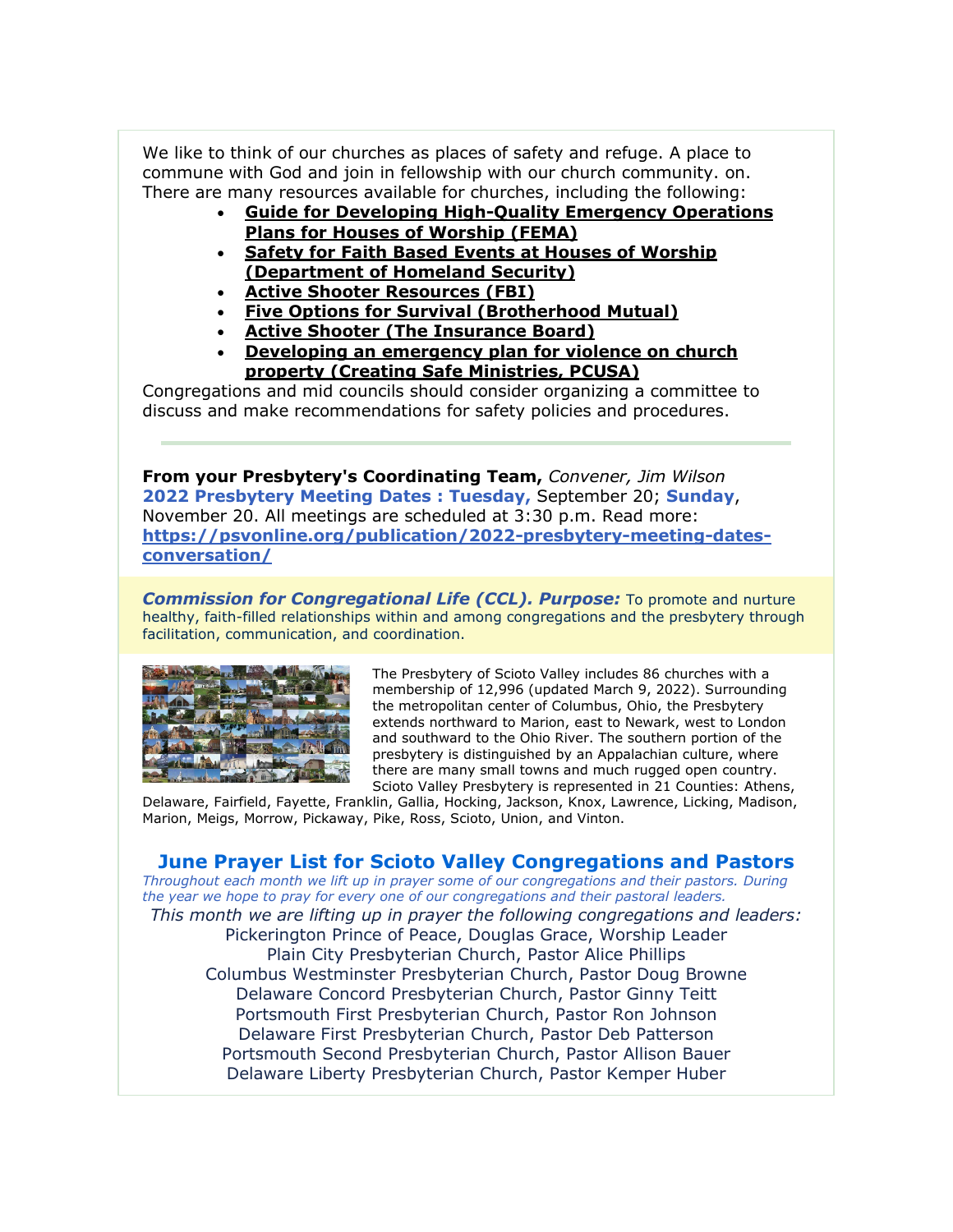# Delaware Liberty Presbyterian Church, Pastor Julie Johnson

*Commission for Church Professionals (CCP) Events. Purpose:* CCP works to foster the faith and vitality of those who are called to professional ministry—pastors, associate pastors, designated pastors, interim pastors, honorably retired teaching elders, stated supply, temporary supply, teaching elders in specialized ministry, inquirers, candidates, commissioned ruling elders, certified Christian educators, and ministers at-large.



*One of the ministries of the Presbytery Commission for Church Professionals (CCP)is to support the minister members in our Presbytery by celebrating their ordination anniversaries. This month we recognize and lift up in prayer the following ministers who are celebrating the anniversaries of their ordinations to the Ministry of Word and Sacrament in the month of June.*

**[List of Celebrants!](https://psvonline.org/publication/ordination-celebration-for-june-2022)**

### **Annual Church Professionals' Retreat**

This year's retreat designed for pastors and church educators will be held on November 13-15, 2022, at the Deer Creek State Park Lodge. Visit **<https://psvonline.org/events/annual-church-professional-retreat/>**

# *Commission for Nurture and Outreach (CNO) News, Updates and*

*Upcoming Events.* **Purpose**: To provide and nurture educational, connectional, and outreach opportunities, which promote growth in discipleship, encourage congregational mission partnerships, and support special areas of ministry, such as peacemaking, youth and campus ministry.

### **Matthew 25 Opportunities...**

This PC(USA) Initiative encourages congregations to focus on building congregational vitality, dismantling structural racism, and eradicating systemic poverty. For more opportunities check out the complete list here: **[https://psvonline.org/publication/matthew-25-is-alive-and-well-in](https://psvonline.org/publication/matthew-25-is-alive-and-well-in-our-presbytery/)[our-presbytery/](https://psvonline.org/publication/matthew-25-is-alive-and-well-in-our-presbytery/)**

#### **New confirmation curriculum for Matthew 25 churches**.

**Confirmation for the Matthew 25 Congregation: Commissioned to Change the World. [https://pres-outlook.org/2022/02/matthew-25](https://pres-outlook.org/2022/02/matthew-25-congregation-confirmation/) [congregation-confirmation/](https://pres-outlook.org/2022/02/matthew-25-congregation-confirmation/)**



**WHAT IS THE SELF-DEVELOPMENT of PEOPLE COMMUNITY GRANT?**